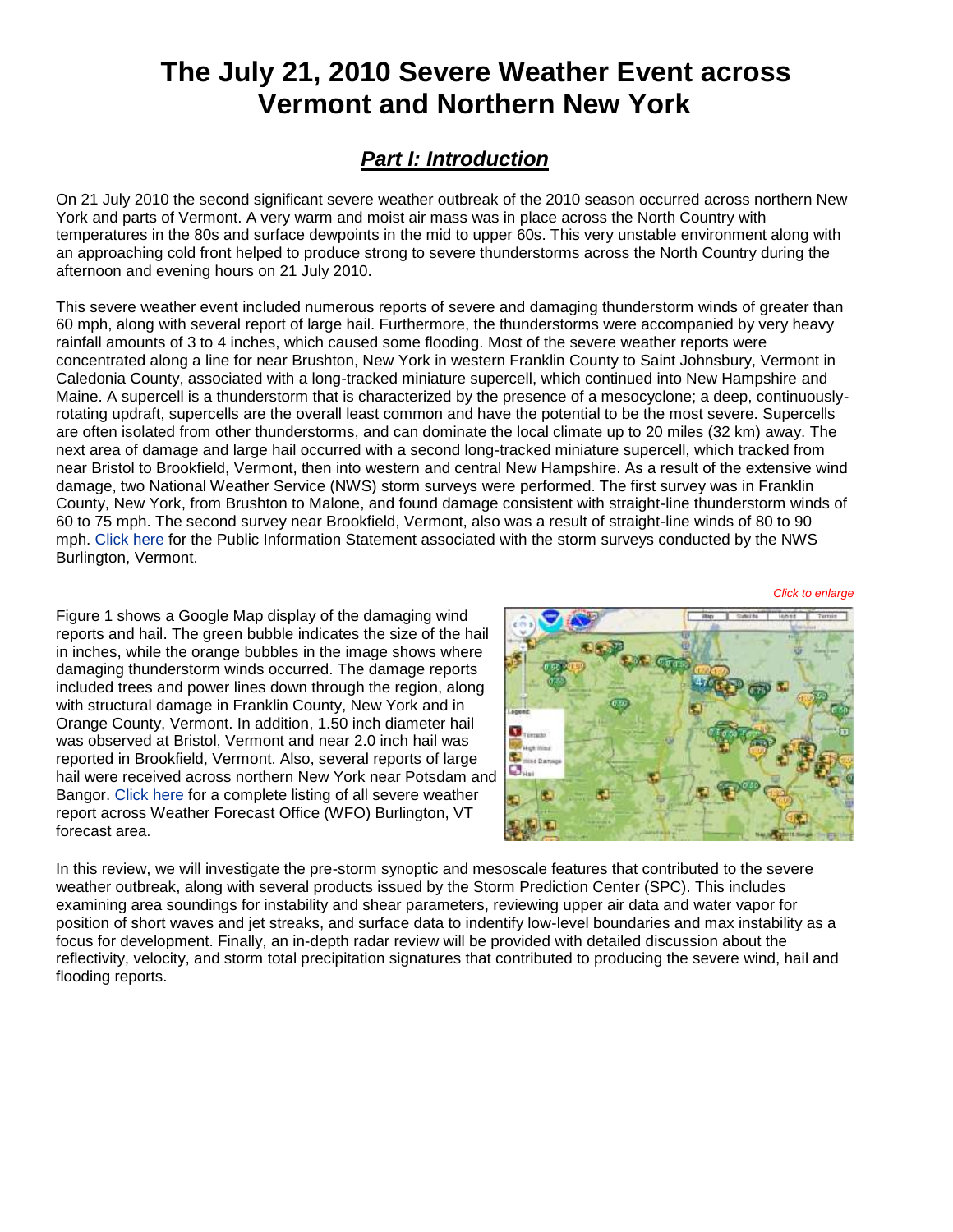### **SPC Products (Day 1 Outlook and Probability of Damaging Winds)**

In this section we will examine the SPC Day 1 Convective Outlook (Figure 2), along with the probability of damaging winds (Figure 3).

From Figure 2 you can see the SPC Day 1 Outlook had the Champlain Valley and all of Vermont highlighted in a moderate risk for severe thunderstorms, which is very unusual for our area. [Click here](http://www.weather.gov/media/btv/events/21Jul2010/SWODY1.pdf) for the Day 1 text product issued by SPC. From SPC a slight risk implies well-organized severe thunderstorms are expected, but in small numbers and/or low coverage. Depending on the size of the area, approximately 5-25 reports of 1 inch or larger hail, and/or 5-25 wind events, and/or 1-5 tornadoes would be possible. Meanwhile, the definition of a moderate risk day from SPC indicates a potential for a greater concentrationof severe thunderstorms than the slight risk, and in most situations, greater magnitude of the severe weather. Typical moderate risk days include multiple tornadic supercells with very large hail, or intense squall lines with widespread damaging winds.



Meanwhile, Figure 3 shows the probabilistic forecast of severe thunderstorm winds to be 45% across our region on 21 July 2010. From SPC a probabilistic forecast represents the probability of one or more events occurring within 25 miles of any point during the outlook period. Therefore a 45% probabilistic forecast, means you have at least a 45% chance of receiving severe thunderstorm winds, within 25 miles of any point during the outlook period. It's very rare for SPC to place our region in a 45% or greater outlook for severe thunderstorm winds.



### *Part II: Pre-Storm Environment*

### **Water Vapor Loop From 1131 UTC to 2253 UTC on 21 July 2010**

*Click to enlarge*

Figure 4 shows an eastern United States water vapor loop from 1131 UTC (Universal Time Constant: i.e., EDT plus 4 hours) to 2253 UTC on 21 July 2010, along with 500 hPa (20,000 feet above the ground level) heights (yellow lines) and wind speeds 50 knots or greater at 500 hPa (red lines). This shows a strong short wave trough across the eastern Great Lakes, along with a left front quadrant of a 500 hPa jet streak across western New York. These two features and associated cool pool aloft helped enhance upper level divergence and aided in the vertical development of thunderstorms. The closed height contours over the central Great Lakes into the Ohio Valley, suggests very strong jet stream winds aloft, helping to promote strong updrafts for long-lived thunderstorms. Also, plotted in the image below are 5, 10, 15, 20, 25 and 30 minute lightning strikes on 21 July 2010.

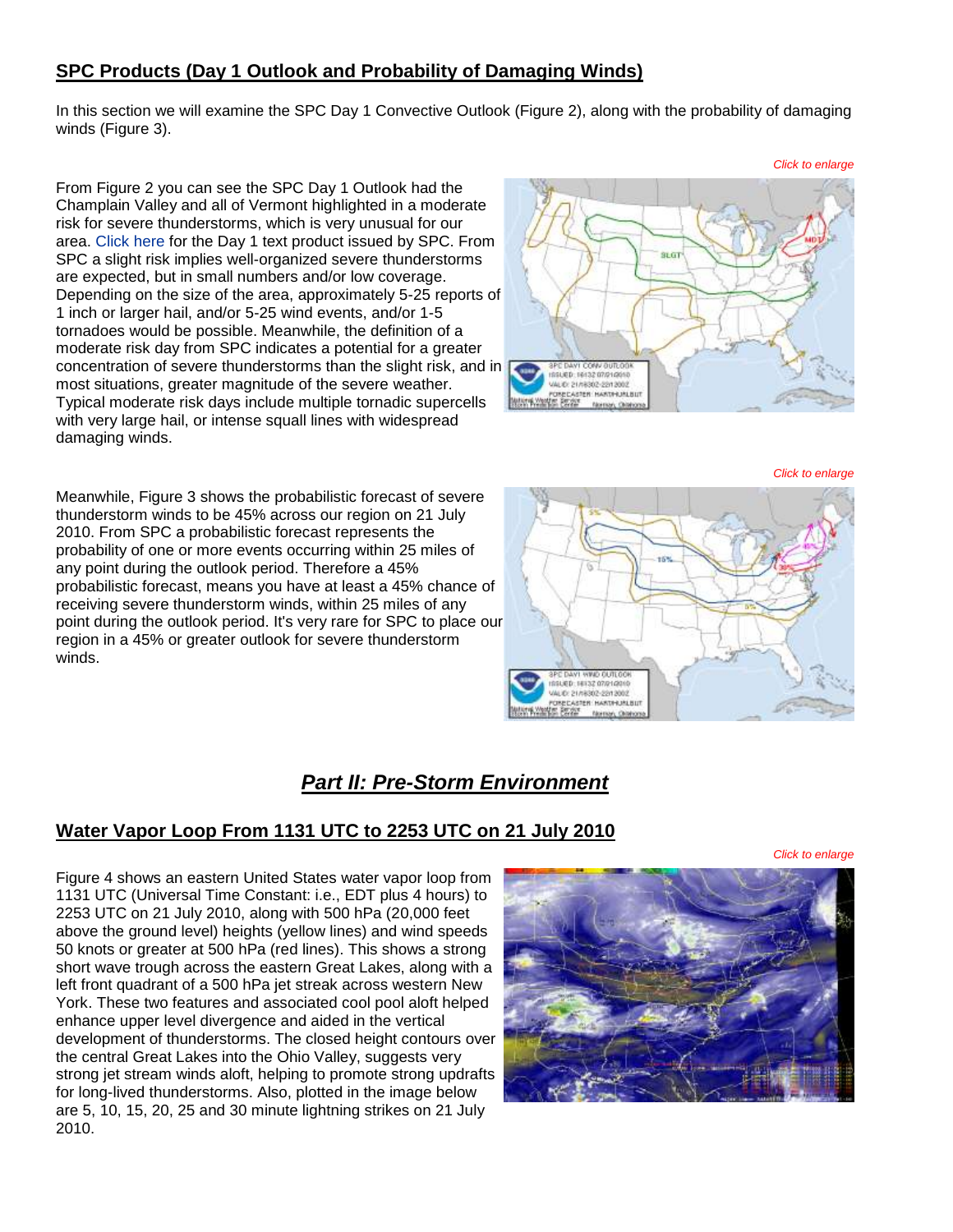### **Upper Air Analysis**

In this section we will discuss the pre-storm upper air conditions, which helped to produce severe weather across the Weather Forecast Office Burlington county warning area (CWA).

Figure 5 shows the 250 hPa (35,000 feet above the ground level) upper air analysis on 21 July 2010 at 12 UTC. Isotach, are lines of equal wind speeds (blue contours), streamlines (black lines), and temperatures (red) in Figure 5 below.

This shows a 75 to 125 knot westerly jet across the northern tier of the United States the left front quadrant of the jet approaching central New York into southern Vermont. This is a region of upper level divergence which aids in the development of tall thunderstorms with the potential to produce severe weather.



### **Sounding Data**

The 18 UTC May 21st rawinsonde observation at Albany, NY (Figure 6) shows modest instability, and strong deep layer shear, due to the placement of the strong mid to upper level winds across western New York into southern New England (as shown in the previous section). The combination of surface temperatures in the 80s and dewpoints in the mid to upper 60s created surface based convective available potential energy (CAPE) values of 1971 J/kg, with a lifted index (LI) of -6C (Celsius). CAPE values greater than 1500 J/kg, suggests moderately unstable environment, favorable for thunderstorm development. The large CAPE profile and very high equilibrium levels indicated thunderstorms would extend 35,000 to 45,000 feet into the atmosphere, and be capable of producing severe winds or large hail. The equilibrium level is the level at which the



rising parcel equals the actual air temperature at that given height, and results in the rising parcel now becoming stable; it no longer accelerates upward. In addition, the Albany sounding showed a very deep and well mixed layer from the surface through 700 hPa. This deep mixed layer produced an environment favorable for transporting strong winds to the surface associated with thunderstorm convection.

In addition, the Albany sounding showed surface to 6km shear of 45 knots. This shear was a result of the approaching mid/upper level trough and the embedded jet streaks. Thunderstorms tend to become more organized and persistent as vertical shear increases. Supercells and organized convection, such as squall lines and derechos are commonly associated with vertical shear values of 35-40 knots and greater through this depth. Finally, the 18 UTC Albany sounding showed a precipitable water value of 1.47 inches, which suggests the potential for thunderstorms to produce very heavy rainfall. Precipitable water is the depth of the amount of water in a column of the atmosphere if all the water in that column were precipitated as rain. Values greater than 1.2 inches, suggests a greater potential for heavy rainfall, especially during the summertime.

#### *Click to enlarge*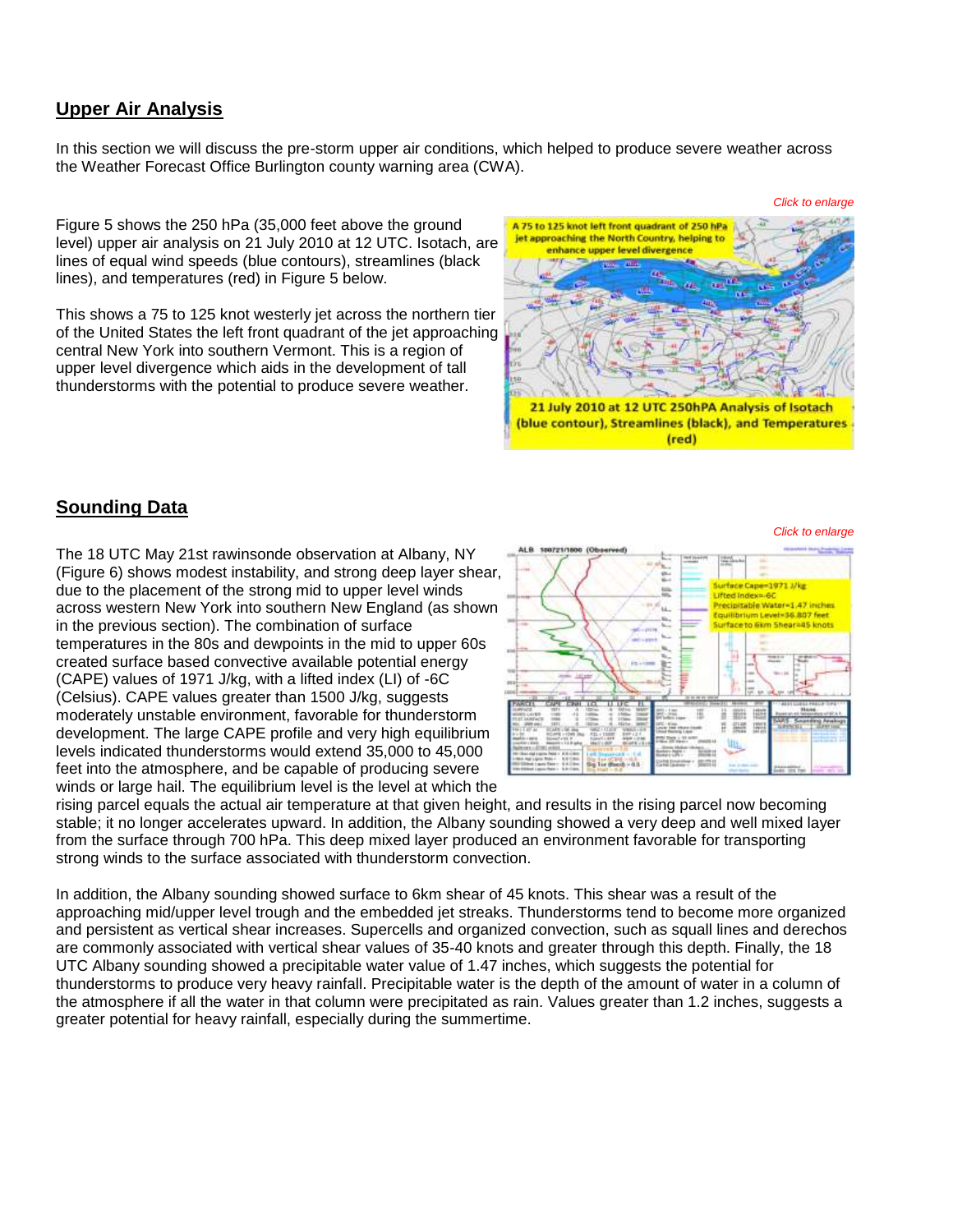### **Surface Analysis**

The surface analysis at 18 UTC on 21 July 2010 (Figure 7) from the Mesoscale Surface Assimilation System (MSAS), showed a weak pre-frontal trough (dotted brown line) across the Champlain Valley, with a surface cold front (blue line with triangles) approaching the Saint Lawrence River Valley. This cold front and pre-frontal trough helped to enhance low level convergence for the development of strong to severe thunderstorms. In addition, the surface observations (yellow), showed temperatures ahead of these features well into the upper 70s to lower 80s with dewpoints in the 60s, helping to create an unstable environment for thunderstorm development. The dewpoint is the temperature at which a given parcel of air is cooled to form condensation, and when the temperature and dewpoint are equal the air is saturated and the relative humidity



value would be 100%. The white lines in figure 7 below are the National Weather Service mean sea-level pressure analysis, which identifies a weak surface low pressure near Rouses Point, New York and a meso-high approaching Montreal, Quebec.

#### **Severe Weather Parameters**

Figure 8 shows the 19 UTC RUC (Rapid Update Cycle) CAPE values across the North Country. The yellow color-filled image below indicates CAPE values greater than 1500 J/kg and suggests moderate instability. The RUC analysis indicated two maximum areas of CAPE; the first across the Saint Lawrence River Valley and the second across the Champlain Valley, where values approached 2500 J/kg. The potential instability was contributed to by insolational heating (surface temperatures in 80s), and surface dewpoint values in the mid to upper 60s, while southerly winds were 5 to 15 mph.



*Click to enlarge*

The surface to 6 km bulk shear (Figure 9) from the RUC at 19 UTC on 21 July 2010 revealed an area of increasing shear approaching the region from the southwest. The analysis showed values between 40 and 50 knots (pink color fill in Figure 9) approaching northern New York at 19 UTC. These strong values support organized and persistent thunderstorms, with a greater potential for supercells, capable of producing large hail and damaging winds. This increased shear was a result of the approaching mid/upper level trough and associated embedded upper level jet streak, which was highlighted in the 12 UTC upper air data.



*Click to enlarge*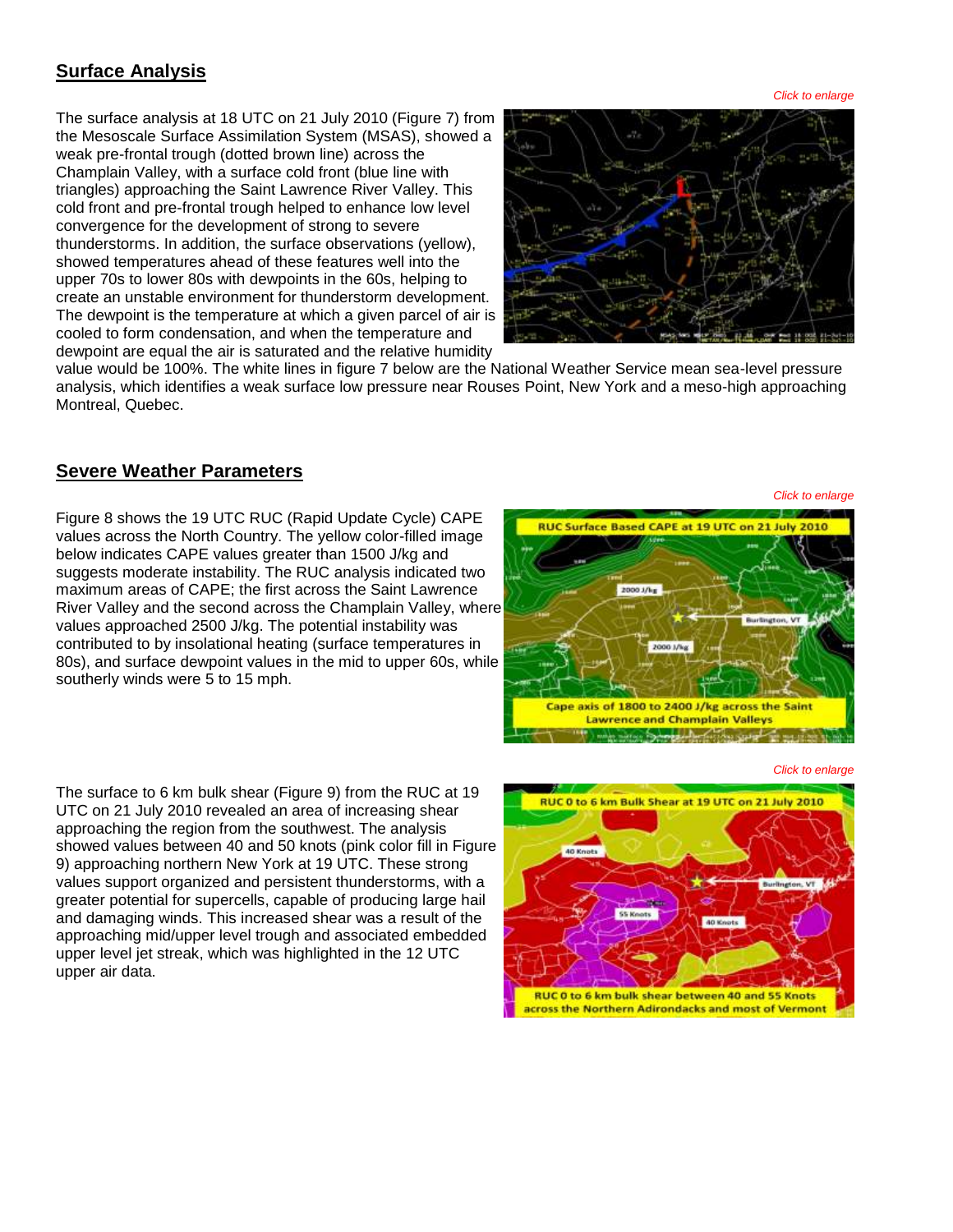### **Precipitable Water**

Figure 10 shows the RUC 40 km precipitable water values across the northeast United States at 18 UTC on 21 July 2010. This analysis shows values between 1.75" and 2.0" across much of the North Country, and provides an excellent indicator that thunderstorms would have the potential to produce very heavy downpours. The deep southerly flow ahead of the approaching surface features and mid/upper level trough helped to transport this very moist/humid air mass into our region. As a result, thunderstorms developed, which produced hourly rainfall rates of 1 to 2 inches across the region, and caused some flash flooding.



*Click to enlarge*

## *Part III: Radar Analysis*

### **Radar Mosaic Overview**

In this next section we will discuss in-depth radar signatures and provide analysis for several storms, which produced significant wind damage and large hail across the region. The areas we will investigate are the Bangor, New York supercell, which tracked into the Champlain Valley, and produced damage near Milton, Vermont, followed by the supercell near Brookfield, Vermont. We will first discuss the big picture northeast radar mosaic of the widespread areal coverage and intensity of the storms, followed by a detailed examination of the Bangor, New York, Milton and Brookfield, Vermont storms, with reflectivity and velocity cross-sections, vertical integrated liquid (VIL), and low level plain view velocity displays.

Figure 11 is a Northeast region composite reflectivity mosaic from 1736 UTC to 2356 UTC on 21 July 2010 with 5 minute lightning plot (white crosses indicate positive polarity cloud to ground lightning strikes and dashes suggest negative polarity flashes carrying negative current to the ground). This loop shows the widespread areal coverage and intensity of the storms, along with the tremendous lightning activity during this severe weather outbreak. In addition, the radar loop shows multiple long tracked supercell thunderstorms across the region, several of which affected the WFO BTV forecast area.

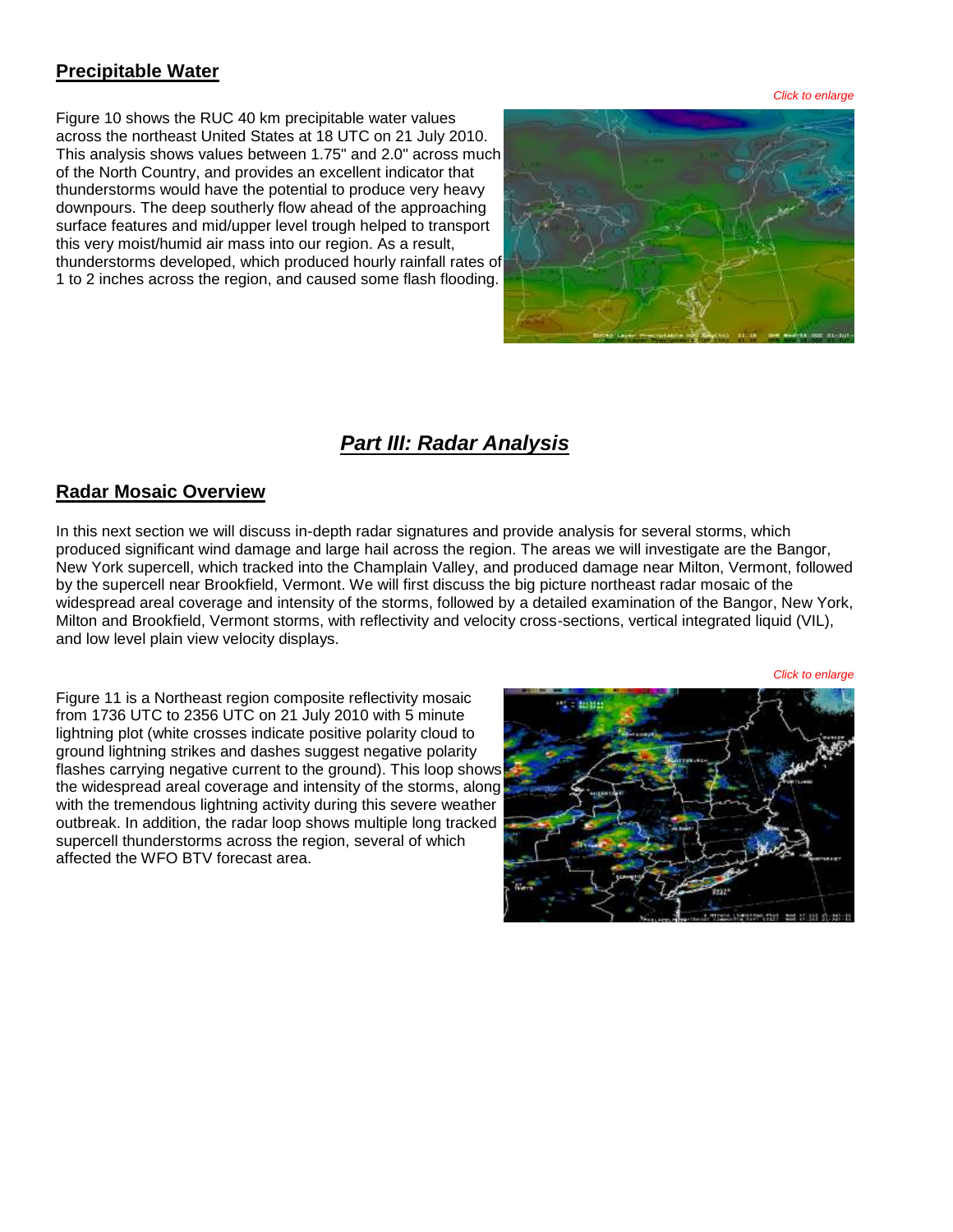### **Bangor/Brushton, New York Storm**

Figure 12 shows a close-up composite reflectivity mosaic loop from 1605 UTC to 2055 UTC on 21 July 2010 with 5 minute lightning plot across the WFO BTV CWA. This loop clearly shows several long-lived supercells (yellow arrows) across our forecast area. The first cell develops near Massena, New York around 1605 UTC and tracks east into Brushton/Bangor, New York around 1701 UTC, then weakens across northern Clinton County, before redeveloping across Grand Isle County, due to warm moist inflow from winds coming up the Champlain Valley. This storm continued to produce severe winds and hail in the Milton/Essex Vermont areas, before tracking toward Morrisville and into central New Hampshire by 2030 UTC. Before exiting Vermont, the storm produced 1.0" hail in Danville, Vermont at 2025 UTC. The next long-tracked supercell developed across

*Click to enlarge*

the higher terrain of the northern Adirondack Mountains, near Mineville, New York, then tracked into central Addison County and produced 1.50" hail in Lincoln, Vermont around 1915 UTC, before producing large hail and damaging winds near Brookfield, Vermont at 2000 UTC.

Figure 13 shows a reflectivity cross-section loop near Bangor, New York from 1647 UTC to 1725 UTC on 21 July 2010, along with LAPS 0C and -20C isotherms (yellow). This reflectivity cross-section loop clearly shows a tall, well vertically developed thunderstorm, with a strong reflectivity core of greater than 60 dBZ above the -20C. This very strong core aloft suggested a vigorous storm updraft and as the reflectivity core descended toward the surface, due to the storm collapsing, strong damaging thunderstorm winds occurred near Brushton/Bangor, New York. The loop clearly shows the greater than 60 dBZ core (bright red/pink color) collapsing toward the surface as the supercell tracked across central Franklin County, New York.



Figure 14 shows the KCXX radar composite reflectivity crosssection near Bangor, New York at 1701 UTC on 21 July 2010, along with LAPS 0C and -20C isotherms (dotted yellow lines). This image clearly shows 65 dBZ (pink color) well above -20C isotherm, with 50 dBZ to 36,000 ft, and a storm top of over 45,000 feet. This large and strong reflectivity core above the 0C and -20C isotherms indicates the storm is capable of producing large hail and very strong winds, which was observed in the Bangor and Brushton, New York area. In addition, the bounded weak echo region (BWER) suggests the storm had a very strong updraft and was still in the developmental stage, with very good storm relative inflow of a warm/moist air mass. A BWER is a radar signature within a thunderstorm characterized by a local minimum in radar reflectivity at low levels, which extends upward



into, and is surrounded by, higher reflectivities aloft. This feature is associated with a strong updraft and is almost always found in the inflow region of a thunderstorm. Finally, the weaker dBZ returns (light blue) located between 20,000 feet and 35,000 feet on the right side of the image is associated with the storm anvil.

*Click to enlarge*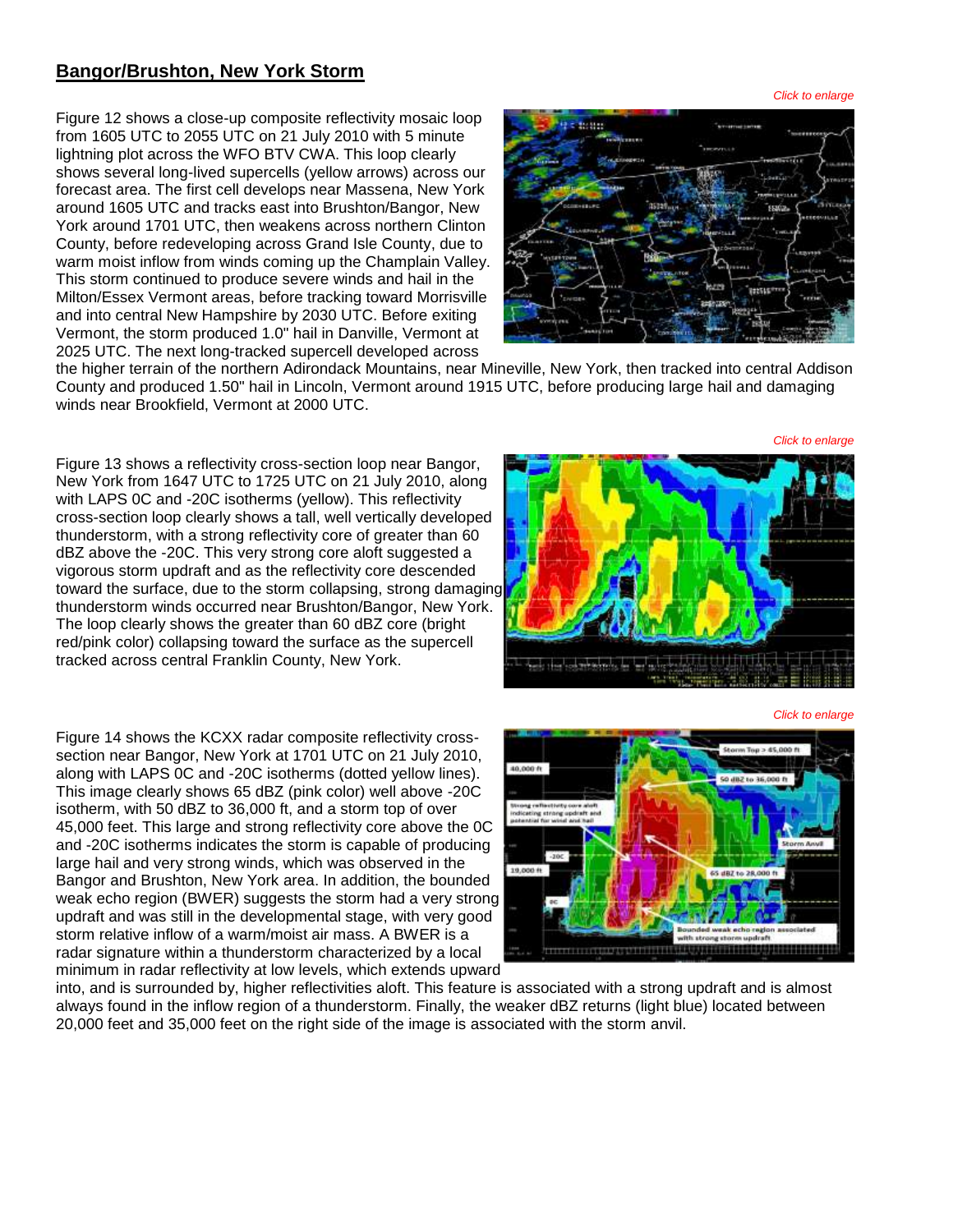*Click to enlarge*

Figure 15 is the KCXX radar velocity cross section near Bangor, New York at 1701 UTC on 21 July 2010. This velocity cross section shows a descending inbound 50 knots or greater (dark blue) wind maximum moving toward the surface, as the supercell collapses between 1656 UTC and 1706 UTC near Bangor, New York on 21 July 2010. This descending core of very strong winds produced numerous trees and powerlines down across central and western Franklin County, along with copious amounts of hail. The lack of warmer colors (yellow/oranges) suggests the storm had limited rotation or outbound winds, which resulted in straight-line winds and the damage falling in one direction from west-northwest to east-southeast across the region.



#### **Milton/Essex, Vermont Storm**

In this section we will investigate the same supercell that affected the Brushton and Bangor, New York area, but now is located near Milton/Essex, Vermont. This supercell tracked across northern New York and weakened slightly across the higher terrain near Lyon Mountain, New York, before increasing in areal coverage and intensity over the Champlain Valley, due to warm/moist air advecting into the storm system. This cell produced damaging thunderstorm winds and some hail across the Milton/Essex, Vermont area on 21 July 2010. We will review a reflectivity cross-section, vertically integrated liquid (VIL) product, and a 0.5° KCXX velocity display to identify areas of the strongest inbound winds.

Figure 16 shows the KTYX radar composite reflectivity near Milton, Vermont at 1850 UTC on 21 July 2010 with LAPS -20C isotherm (yellow dotted line) and 0C isotherm (green dotted line). This image shows a very tall storm top with greater than 35 dBZ (yellow color) over 45,000 feet, along with a 50 dBZ (red color) core to 36, 000 feet, and a 65 dBZ (pink color) reflectivity core to 20, 000 feet, which indicates a very similar storm structure to the Brushton/Bangor Storm. These potent reflectivity cores aloft, suggests the potential for hail and damaging winds, which did occur in the Milton to Essex to Jericho, Vermont areas on 21 July 2010. We use the KTYX radar in Montague, New York to investigate storms near the radar located in Colchester, VT, due to the cone of silence, which limits the radar data aloft. However, due to the distance the KTYX radar is from the thunderstorm



(>100nm), reflectivity and other radar data is not available below 10,000 feet. Therefore during warning operations, NWS meteorologists at WFO BTV use a combination of both KTYX and KCXX radars to investigate all layers of thunderstorms for potential impacts.

Figure 17 shows the KTYX Vertical Integrated Liquid (VIL) at 1854 UTC on 21 July 2010. VIL is an estimate of the total mass of precipitation in the clouds. The measurement is obtained by observing the reflectivity of the air as obtained by radar. This measurement is usually used in determining the size of hail, the potential amount of rain under a thunderstorm, and the potential downdraft strength when combined with the height of the echo tops. When VIL values quickly fall, it may mean that a downburst is imminent, resulting in the weakening of the storm's updraft and the storms inability to hold the copious amounts of moisture/hail within the storm's structure and a greater potential for the storm to produce damaging winds. Figure 17 shows VIL (pink color) values between 60 and 65 kg/m<sup>2</sup> near Milton, Vermont. This indicates a very well developed updraft, capable of producing



*Click to enlarge*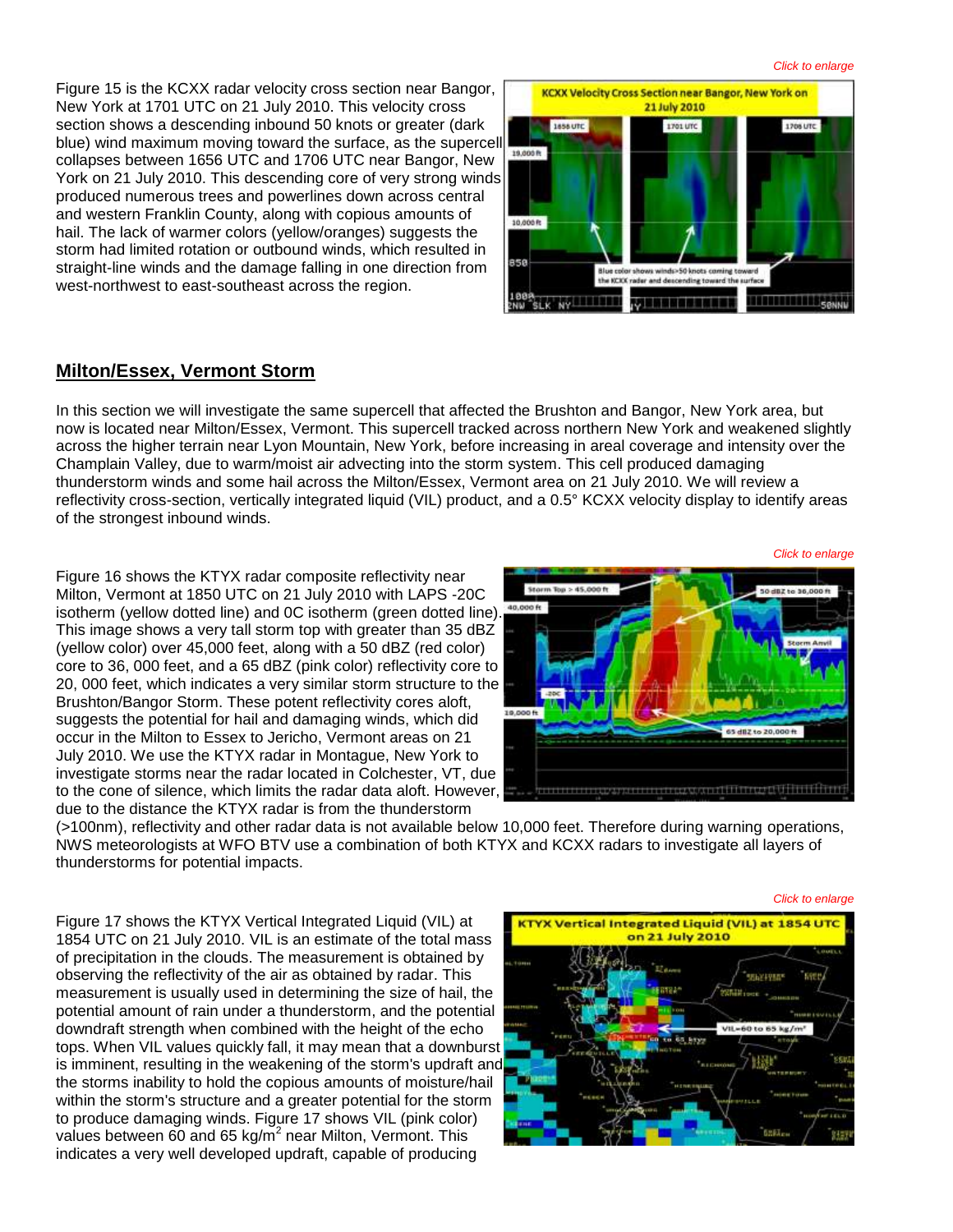large hail and damaging winds, especially when the storm collapses and weakens, which occurred between Colchester and Jericho, Vermont on 21 July 2010.

Figure 18 shows KCXX 0.5° velocity near Milton, VT on 21 July 2010 at 1851 UTC. The light to dark grayish blue color in the image shows inbound winds of 60 to 70 knots coming toward the radar located in Colchester, Vermont. These very strong thunderstorm winds were located between 300 and 400 feet above the ground and produced numerous trees and powerlines down from Colchester to Milton to Essex to Jericho, Vermont on 21 July 2010. The KCXX radar had excellent velocity quality for this storm at 1854 UTC, because the storm was moving directly down the radial, toward the radar tower, located in Colchester, Vermont. It's very rare to see such a widespread area of greater than 50 knot winds at such low levels, across our region. Also, note very limited outbound winds (yellow/red colors), indicating the storm had very limited rotation.



#### **Brookfield/Chelsea, VT Storm**

In this section we will investigate the supercell which developed across the higher terrain of the northern Adirondack Mountains, near Mineville, New York, then tracked into central Addison County and produced 1.50" hail in Lincoln, Vermont around 1915 UTC, before producing large hail and damaging winds near Brookfield, Vermont at 2000 UTC. We will review a reflectivity cross section near Brookfield, Vermont, along with the KCXX 1.3° velocity display to highlight the damaging winds.

Figure 19 shows the KCXX radar composite reflectivity cross section near Brookfield, Vermont at 1953 UTC on 21 July 2010 with LAPS -20C and 0C Isotherm (yellow dotted lines). Once again the image shows a very tall storm top with greater than 35 dBZ (yellow color) over 45,000 feet, along with a 50 dBZ (red color) core to 36, 000 feet, and a 65 dBZ (pink color) reflectivity core to 20, 000 feet, which indicates a very similar storm structure to the Brushton/Bangor and Essex/Milton storms. This deep reflectivity core and storm structure indicates the potential for damaging winds and large hail, which occurred with 2.0" hail and numerous trees and powerlines down near Brookfield, Vermont. Also, like the other storms, this cell had a well defined storm anvil (light green color on right side of image), suggesting good outflow aloft.



*Click to enlarge*

*Click to enlarge*

Figure 20 shows the KCXX radar 1.3° velocity near Brookfield, VT on 21 July 2010 at 2002 UTC. This image suggests the storm had some weak broad rotation, with inbound winds (light green) of 20 to 30 knots and outbound winds (yellow to orange colors) of 40 to 50 knots. However, given that the rotation occurred over a diameter greater than 10 nm (nautical miles), the height of the rotation was high above the ground, and no strong gate to gate couplet was present, no tornado occurred with this supercell (as was verified by the NWS storm survey team). Nevertheless a strong descending rear flank downdraft did produce numerous downed trees and powerlines near Brookfield, Vermont associated with winds between 80 and 90 mph. The radar has difficulties with beam blockage due to the Green Mountains, especially in the low elevation scans (0.5°, 0.9°, 1.3°), which



results in reflectivity and velocity data being underestimated by the radar and very poor radar data quality.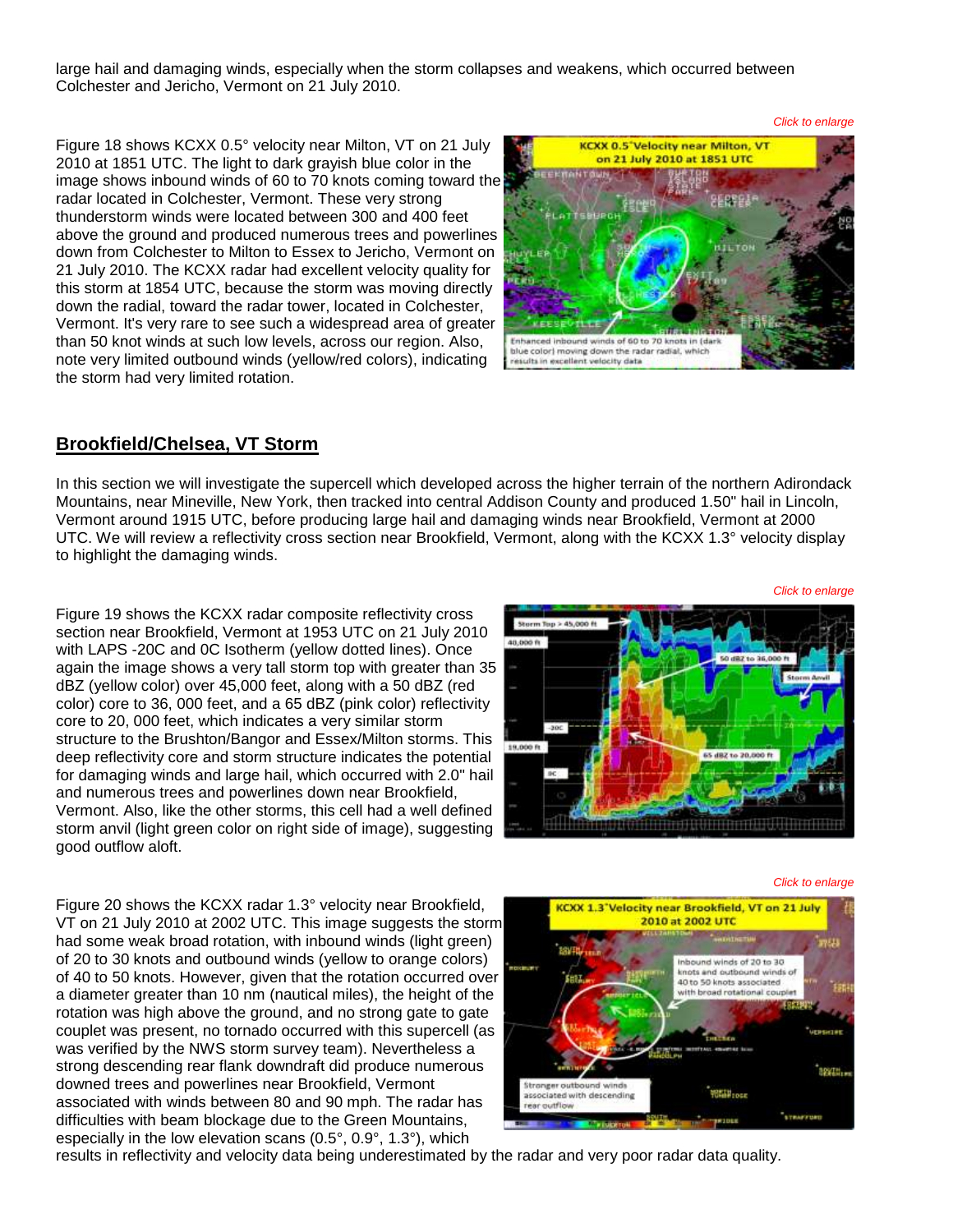## *Part IV: Hydrologic Analysis*

### **Storm Total Precipitation with Flash Flood Warnings and Advisories**

In this section we will quickly review the hydrologic analysis of the event, which will include the northeast radar mosaic storm total precipitation estimate and the local climate precipitation maps, produced by WFO BTV. The prestorm environment featured precipitable water values between 1.50 and 1.75 inches, along with the potential for some training thunderstorms due to small relative storm vectors. Furthermore, a boundary approaching the region and good upper level dynamics helped to enhance the heavy rainfall threat across the North Country.

Figure 21 shows a Northeast mosaic of storm total precipitation on 21 July 2010 at 2148 UTC, along with Flash Flood Warnings (red) and Flood Advisories (yellow). The brighter yellow and orange colors in the image suggest storm total rainfall amounts between 3 and 5 inches. However, hail contamination occurred, which adversely affected the radar derived rainfall estimates, especially near Potsdam, New York in Saint Lawrence County, Bristol, Vermont in Addison County, and in Orange County near Brookfield, Vermont. All these locations received large hail. It's also interesting to see the higher storm total precipitation amounts outline very well the track of the long tracked supercells. Overall, based on surface observations from spotters and coop observers, the radar storm total precipitation estimates seemed reasonable.



### **Daily Climate Maps**

Figure 22 shows 24 hour precipitation (inches) reports Ending 12 UTC on 22 July 2010 from NWS Coop observers, CoCoRaHS (Community Collaborative Rain, Hail and Snow Network) and local mesonet observations across the North Country. [Click](http://www.weather.gov/media/btv/events/21Jul2010/Rainfall_reports.pdf)  [here](http://www.weather.gov/media/btv/events/21Jul2010/Rainfall_reports.pdf) for a complete listing of 24 hour rainfall reports across the region. A couple of the higher 24 hour rainfall amounts included 2.91 inches at French Settlement in eastern Addison County, 2.86 inches in Brookfield, and 2.43 inches in Corinth, Vermont on 21 July 2010. This heavy rainfall in a short period of time associated with powerful thunderstorms caused some minor low lying and poor drainage flooding, along with some culverts and minor dirt road washouts.

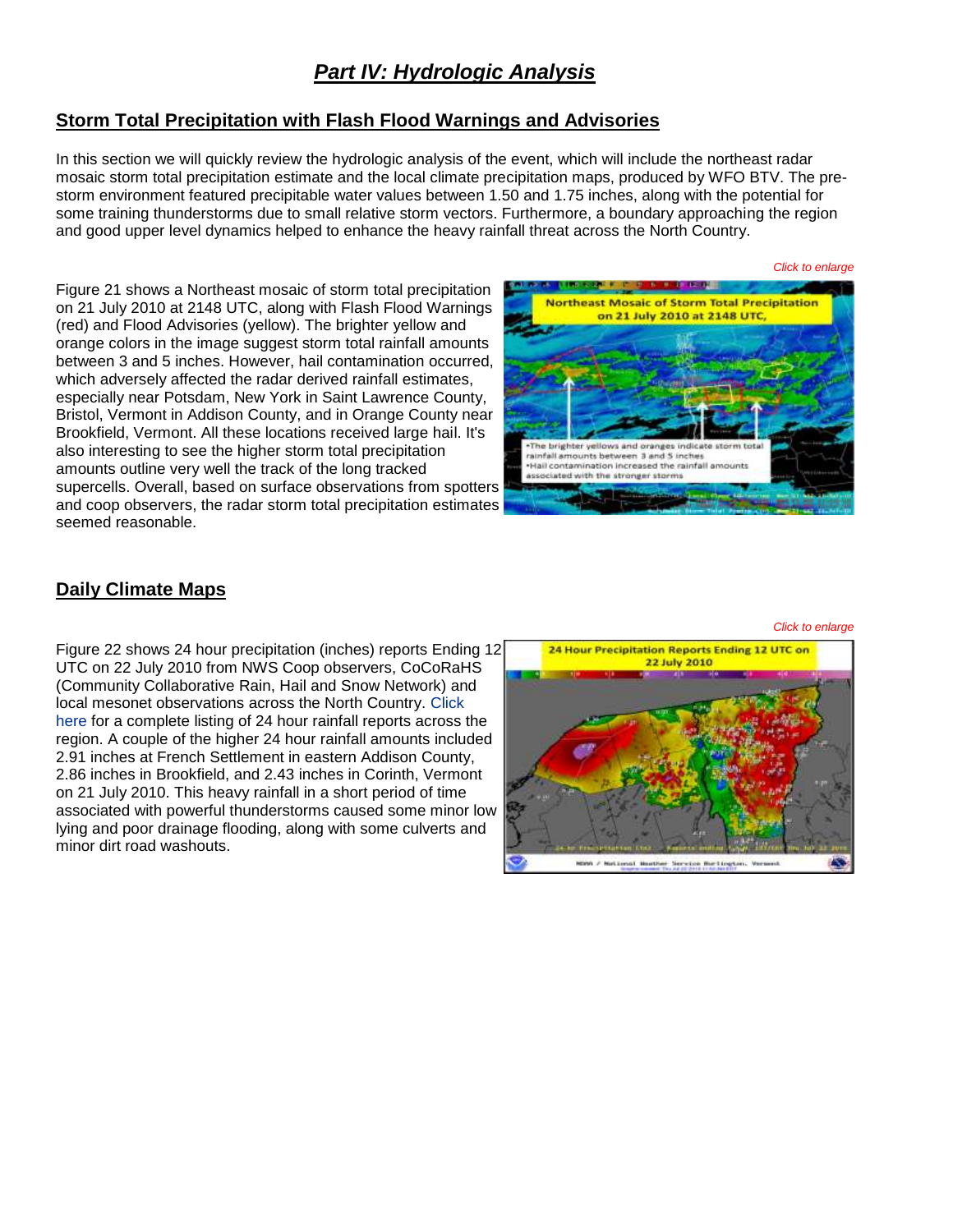### *Part V: Conclusion/Storm Surveys*

The moderate instability with strong deep layer shear produced an environment favorable for thunderstorm development during the afternoon and evening hours on 21 July 2010 across WFO BTV forecast area. These storms first developed across the Saint Lawrence Valley and northern Adirondack Mountains, then tracked east into the Champlain Valley of New York and Vermont, then into central and southern Vermont and New Hampshire, before slowly weakening over the cooler waters of the Atlantic Ocean in the Gulf of Maine late on 21 July 2010. These long-tracked supercells produced 1 to 2 inch diameter hail at several locations across the North Country, along with numerous reports of trees and power-lines down, from straight-line winds up to 90 mph. The highest concentration of damage occurred from Brushton to near Malone, New York, with another maximum area of damage in the Brookfield, Vermont vicinity. The following pictures were taken by staff members from WFO BTV during two storm damage surveys in the areas of maximum damage.

*Click to enlarge Click to enlarge*





*Click to enlarge Click to enlarge*